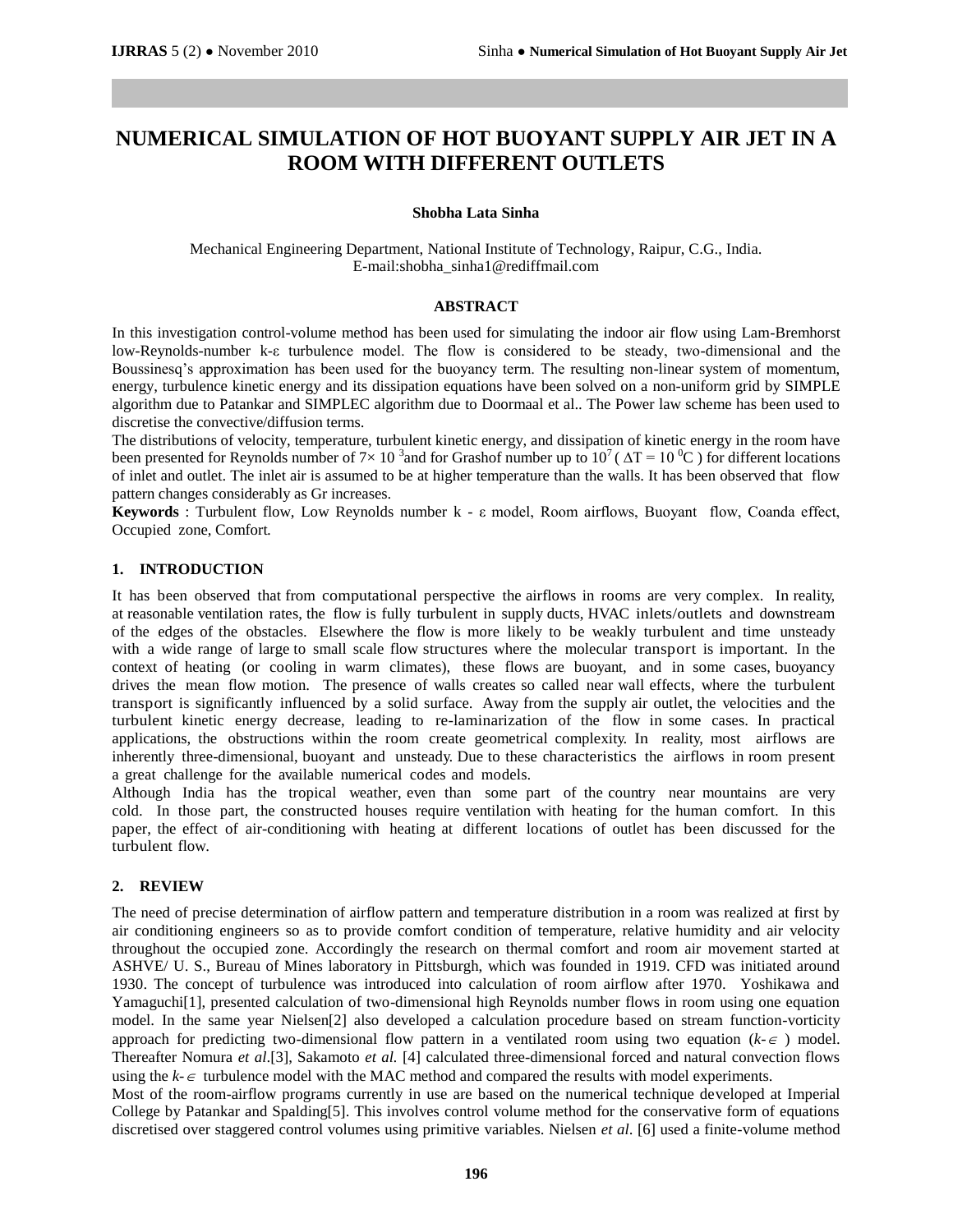for the solution of two-dimensional equations for the conservation of mass, momentum and energy with the  $k \in \mathcal{L}$ turbulence model including the effect of buoyancy. This solution procedure was then extended by Gosman *et al*. [7] for solving three-dimensional isothermal flow in ventilated rooms. Slot ventilated enclosures for various positions of slots have been investigated by Timmon *et al*. [8].

Kato *et al*. [9] extended their earlier work to study the locally balanced supply and exhaust flow with a flow obstacle along with the experimental verification of the numerically predicted results. Chen *et al*. [10] investigated the indoor air quality and thermal comfort in an office under six kinds of air distributions for summer cooling conditions. Baker *et al*. [11] and William *et al*. [12] have carried out CFD modeling for three-dimensional turbulent flow and compared it with bench mark solutions. Murakami *et al*. [13] and Kato *et al*. [14] studied the room airflow distribution with and without buoyancy using  $k \in \mathcal{F}$ , ASM, DSM and *EVM* models. Chen and Jiang[15] reviewed the role of  $k - \epsilon$  turbulence model for the prediction of room air movement.

#### **3. ASSUMPTIONS USED IN MODELING**

Numerical modeling for the airflow is based on the following assumptions:

- 1. Presence of heat and pollution sources have not been considered.
- 2. Physical properties such as density, conductivity etc. are assumed to be constant.
- 3. Only two-dimensional flow has been considered as the inlet and outlet are considered to be extended throughout the width of the room.
- 4. The flow is considered to be steady, turbulent and incompressible under Boussinesq's approximation.

#### **4. PROBLEM FORMULATION**

The airflow and temperature distribution during air-conditioning with heating in a model room have been investigated. The inlet and outlet are on opposite walls and extend along the full width of the room making the flow essentially two-dimensional; obstructions within the room are not considered for the sake of simplicity. Heat sources inside the room are not considered. The configuration of two-dimensional model room of 6m length and 3m height is shown in Figs 2 and 5 where hot air at temperature  $T_o$  enters with uniform velocity  $U_0$  while the wall temperature is kept at  $T_w$ . The inlet velocity  $U_0$  and inlet opening W<sub>1</sub> are taken as characteristic velocity and length respectively. The difference between wall temperature  $T_w$  and inlet temperature  $T_o$  is used as a reference for non-dimensionalization of temperature. The following dimensionless variables are introduced to nondimensionalize the Reynolds averaged form of Navier Stokes equations:

$$
u^* = \frac{\bar{u}}{\bar{U}_o}, v^* = \frac{\bar{v}}{\bar{U}_o}, x^* = \frac{x}{W_1}, y^* = \frac{y}{W_1}, p^* = \frac{\bar{p}}{\rho U_o^2}, T^* = \frac{\bar{T} - \bar{T}_w}{\bar{T}o - \bar{T}_w}
$$
  

$$
t^* = \frac{t}{W_1}, k^* = \frac{k}{U_o^2}, \varepsilon^* = \frac{\varepsilon}{U_o^2}, \mu_t^* = \frac{\mu_t}{\mu}, \text{ Pr} = \frac{v}{\alpha}, \quad Gr = \frac{g\beta(T_o - Tw)W_1^3}{v^2}, R_e = \frac{U_0W_1}{v}
$$

where Pr, Re and Gr are the Prandtl number, Reynolds number and Grashof number respectively. Pr is taken as 0.7 throughout the computation.

The resulting mean conservation equations in non-dimensional form can be expressed in the following general form (the superscript \* and overscore have been dropped for brevity):

$$
\frac{\partial(\rho\phi)}{\partial t} = \frac{\partial}{\partial x}(\Gamma_{\phi}\frac{\partial\phi}{\partial x} - \rho u\phi) + \frac{\partial}{\partial y}(\Gamma_{\phi}\frac{\partial\phi}{\partial y} - \rho v\phi) + S_{\phi}
$$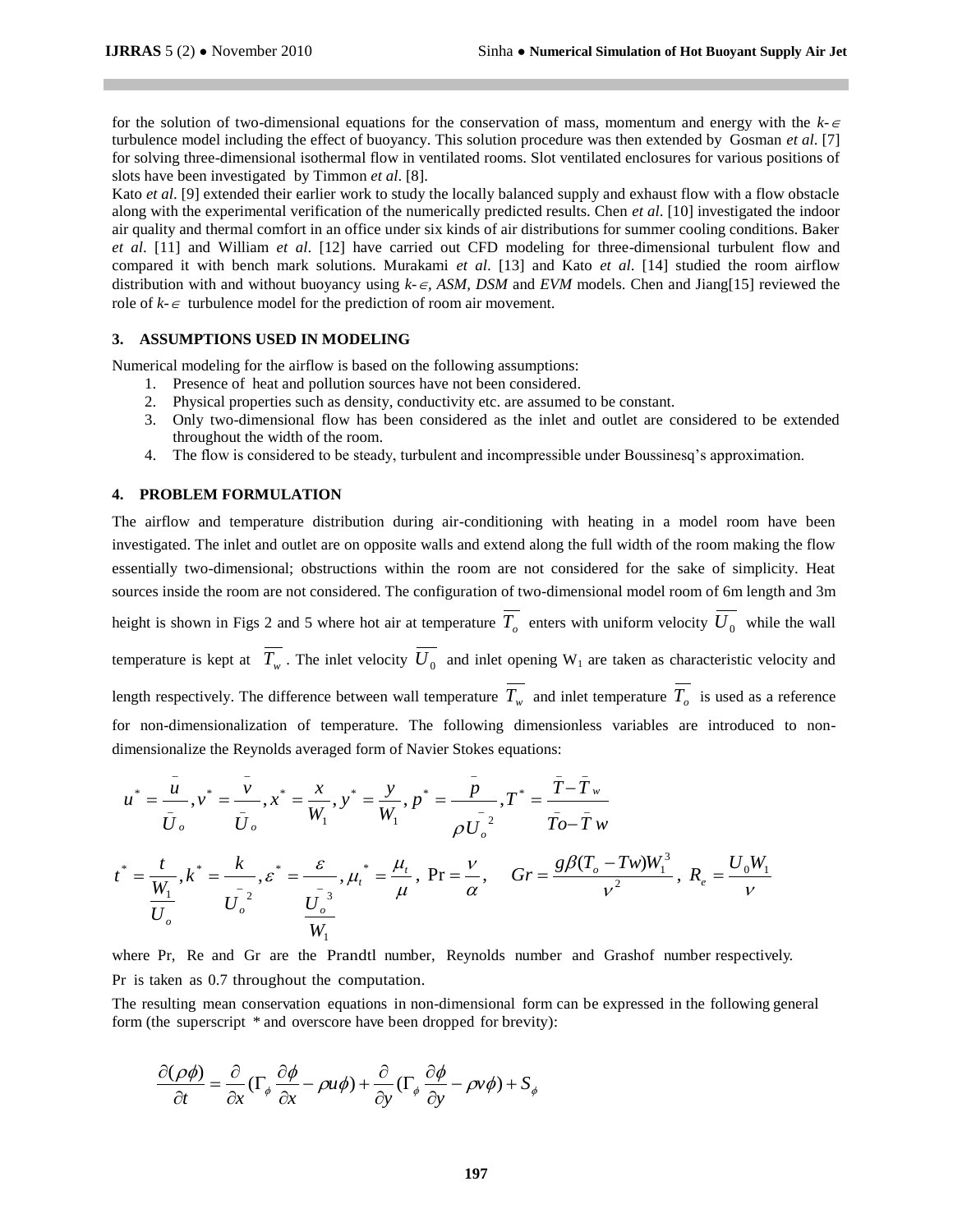Table 1 gives the details of variables  $\phi$ ,  $\Gamma\phi$  and source term (S $\phi$ ) for various conservation equations.

| Equation                          | Φ                | $\Gamma_{\phi}$                                              | $S_{\phi}$                                                                                                                                                                                                |
|-----------------------------------|------------------|--------------------------------------------------------------|-----------------------------------------------------------------------------------------------------------------------------------------------------------------------------------------------------------|
| Continuity                        | 1                |                                                              | 0                                                                                                                                                                                                         |
| u-momentum                        | $\boldsymbol{u}$ | $\mu_{t}$<br>Re<br>Re                                        | $-\frac{\partial p}{\partial x} + \frac{\partial}{\partial x}(\Gamma_{\phi} \frac{\partial u}{\partial x}) + \frac{\partial}{\partial y}(\Gamma_{\phi} \frac{\partial v}{\partial x})$                    |
| v-momentum                        | $\mathcal V$     | $\frac{1}{\phantom{0}} + \frac{\mu_t}{\phantom{0}}$<br>Re Re | $-\frac{\partial p}{\partial y} + \frac{\partial}{\partial x}(\Gamma_{\phi} \frac{\partial u}{\partial y}) + \frac{\partial}{\partial y}(\Gamma_{\phi} \frac{\partial v}{\partial y}) + \frac{Gr}{Re^2}T$ |
| Turbulence Energy                 | $\boldsymbol{k}$ | $\frac{1}{\text{Re}} + \frac{\mu_t}{\sigma_k \text{Re}}$     | $G_{\iota} - \rho \varepsilon - G_{\iota}$                                                                                                                                                                |
| <b>Dissipation Energy</b><br>Rate | $\in$            | $Re \sigma_{e}$ Re                                           | $\frac{\varepsilon}{L}(f_1C_1G_k-C_2f_2\rho\varepsilon+C_3G_b)$                                                                                                                                           |
| Energy                            | T                | $\mu_{t}$<br>RePr<br>Re Pr                                   | $\Omega$                                                                                                                                                                                                  |

**Table1: Notations for Governing Equations in Cartesian Co-ordinates for Turbulent Flow**

$$
\mu_t = \text{Re}\frac{C_{\mu}f_{\mu}k^2}{\varepsilon}, G_b = \frac{Gr}{\text{Re}^3} \frac{\mu_t}{\sigma_t} \frac{\partial T}{\partial y}, G_k = \frac{\mu_t}{\text{Re}} \left( 2\left(\frac{\partial u}{\partial x}\right)^2 + 2\left(\frac{\partial v}{\partial y}\right)^2 + \left(\frac{\partial u}{\partial y} + \frac{\partial v}{\partial x}\right)^2 \right)
$$

#### **5. NEAR WALL TREATMENT IN TRANSPORT EQUATION BASED MODELS**

The  $k - \epsilon$  turbulence model suggested by Launder and Spalding [16] is not applicable in the vicinity of the solid walls where Reynolds number is small. In the low-Re version of  $k \in \text{model}$ , the damping of the turbulence near a solid surface due to molecular viscosity is simulated through the use of damping functions multiplying various terms of the transport equations. These damping functions allow a smooth change of the flow variables from the small laminar sub-layer values very near the wall to the fully turbulent values away from the wall. The damping functions  $(f_1, f_2, f_0)$  and model constants  $(C_1, C_2, C_3, C_0)$  for a low Re  $k \in \text{turbulence model suggested by Lam and Bramhorst}$ [17] are as follows:

$$
f_{\mu} = [1 - \exp(-0.0165 \text{Re}_{k})]^2 (1 + \frac{20.5}{\text{Re}_{t}}), f_{1} = 1 + (\frac{0.05}{f_{\mu}})^3
$$

$$
f_2 = 1 - \exp(-Re_t^2), Re_t = \frac{\text{Re}k^2}{\varepsilon}, Re_k = \text{Re}k^{\frac{1}{2}}y_p, Re_t = \frac{U_oW_1}{V}
$$

$$
C_{\mu} = 0.09, C_1 = 1.44, C_2 = 1.92, C_3 = 1.44, \sigma_k = 1.0, \sigma_{\varepsilon} = 1.3, Pr_t = 0.9
$$

where Re<sub>t</sub> and Re<sub>k</sub> are the Reynolds number based on turbulent quantities and distances from the wall  $(y_p)$ respectively. In order to predict near wall characteristics Lam-Bremhorst model has been used throughout the computational work.

#### **6. THE GEOMETRY AND BOUNDARY CONDITIONS**

A rectangular room 6m long and 3m high has been considered. The air movement in the room has been analyzed for different values of Re and Gr. The room layout has been shown in Figure2 and 5. The boundary conditions are as follows.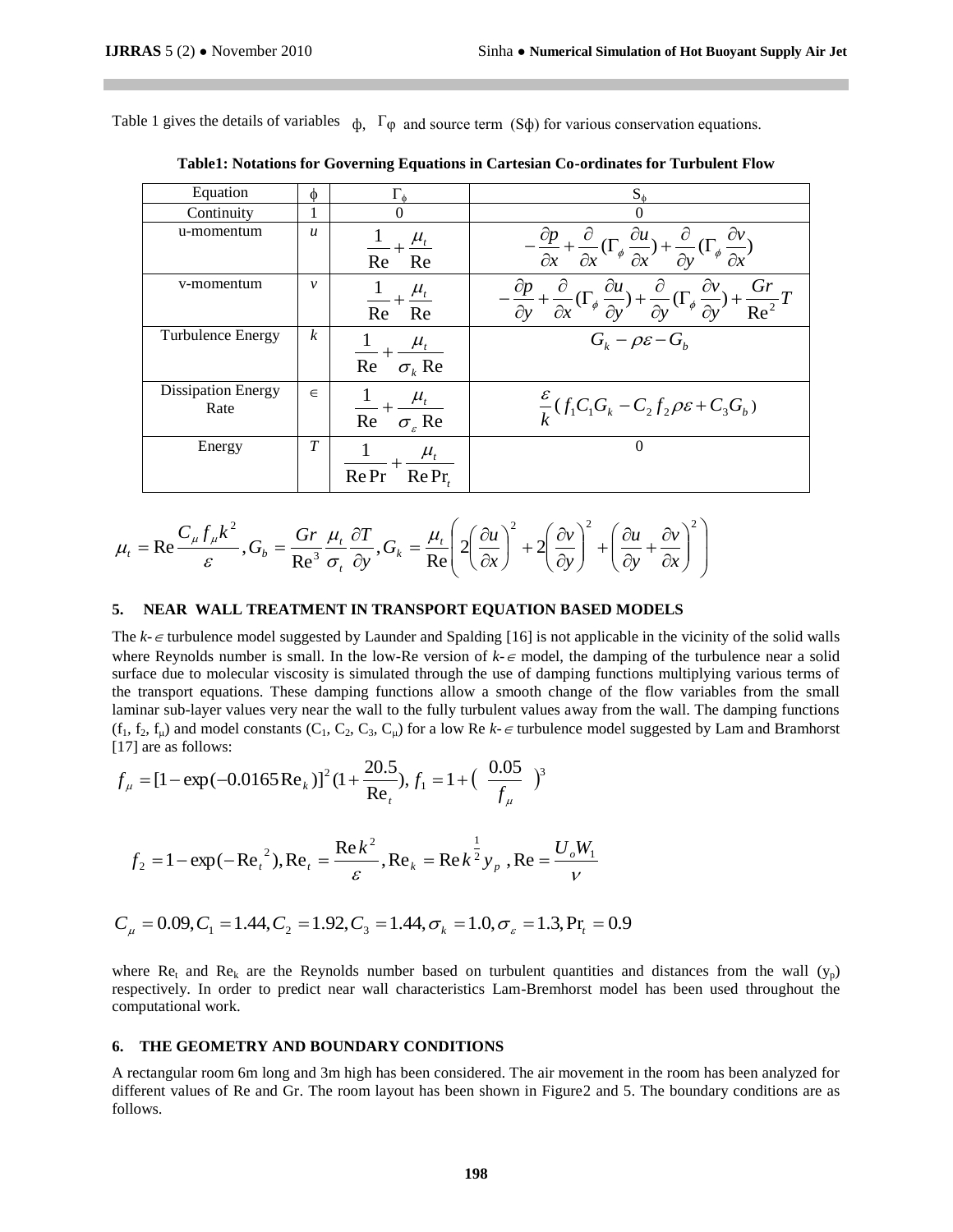**At the left and right walls, ceiling and floor**

$$
u = 0, v = 0, T = 0, k = 0, \varepsilon = \frac{2k}{\text{Re } y_p}.
$$

**At the inlet**

$$
u = 1, v = 0, T = 1, k = 0.005, \varepsilon = \frac{k^{1.5}}{W_1}
$$

#### **At the outlet**

Neumann conditions have been set for the flow variables at outlet. The outlet velocity profile is iteratively adjusted to satisfy overall mass conservation equation and,

$$
\frac{\partial \phi}{\partial n} = 0
$$

where n is the direction normal to the outflow boundary.

## **7. NUMERICAL SOLUTION PROCEDURE**

The governing equations have been solved by using a staggered grid system for the velocity components. These equations are discretised using a control volume method. A Power law scheme is used for the discretization of the convective and diffusion terms in the equations. The numerical scheme used herein is based on SIMPLE algorithm due to Patankar[5] and SIMPLEC due to Doormaal et al.[18]. Starting with an initial guess for velocity and pressure distribution, the u and v momentum equations are solved for all the control volumes. The velocity distribution may not satisfy the mass conservation equation for each control volume since the guessed values of pressure and velocity may not be correct. The pressure and velocities are therefore iteratively corrected so as to satisfy the mass conservation equation in each control volume. To complete an iteration k, ε and T equations are solved successively. The TDMA is used to obtain solutions of discretised linear algebraic equations. Iteration and under-relaxation are used to resolve non-linearity. Relaxation factors are 0.5, 0.5, 0.8, 0.4, 0.4 and 0.5 for u, v, p, k,  $\varepsilon$  and T respectively. The turbulent viscosity is under -relaxed by a factor of 0.5. Converged solution is deemed to have been achieved and

iterations are terminated when all the absolute residuals (normalized) are less than  $10^{-5}$ . The solutions were obtained for various grids and found to be grid independent. The numerical solutions were compared with benchmark experimental results reported by Nielsen [19]. The height (H), length (L) and width (W) of the test room are 2m, 6m and 2m respectively. The inlet and outlet dimensions are 0.112m and 0.32m respectively and extend throughout the width of the room.

Fig. 1 shows a comparison of the horizontal velocity (U) and turbulent intensity (I = 0.909 k^0.5) at two vertical cross-sections. These experimental results are at the central plane where the two-dimensional numerical predictions can be compared with the measured data of three-dimensional case. The agreement is observed to be very good. A grid of  $100\times80$  in x and y directions respectively has been used. The grid spacing was uniformly expanded away from the wall according to a power law formulation with a power of 1.3-1.4.

Fine grids are needed near the walls to capture the transition of flow from turbulent to laminar -like near the

wall. The total number of grids in x and y directions were chosen so as to ensure that y<sup>+</sup> was of the order of 0.5 for the first grid point adjacent to the wall so that very steep gradients of k and near the wall can be resolved. This criterion is a requirement for the low Re number model used in the present work.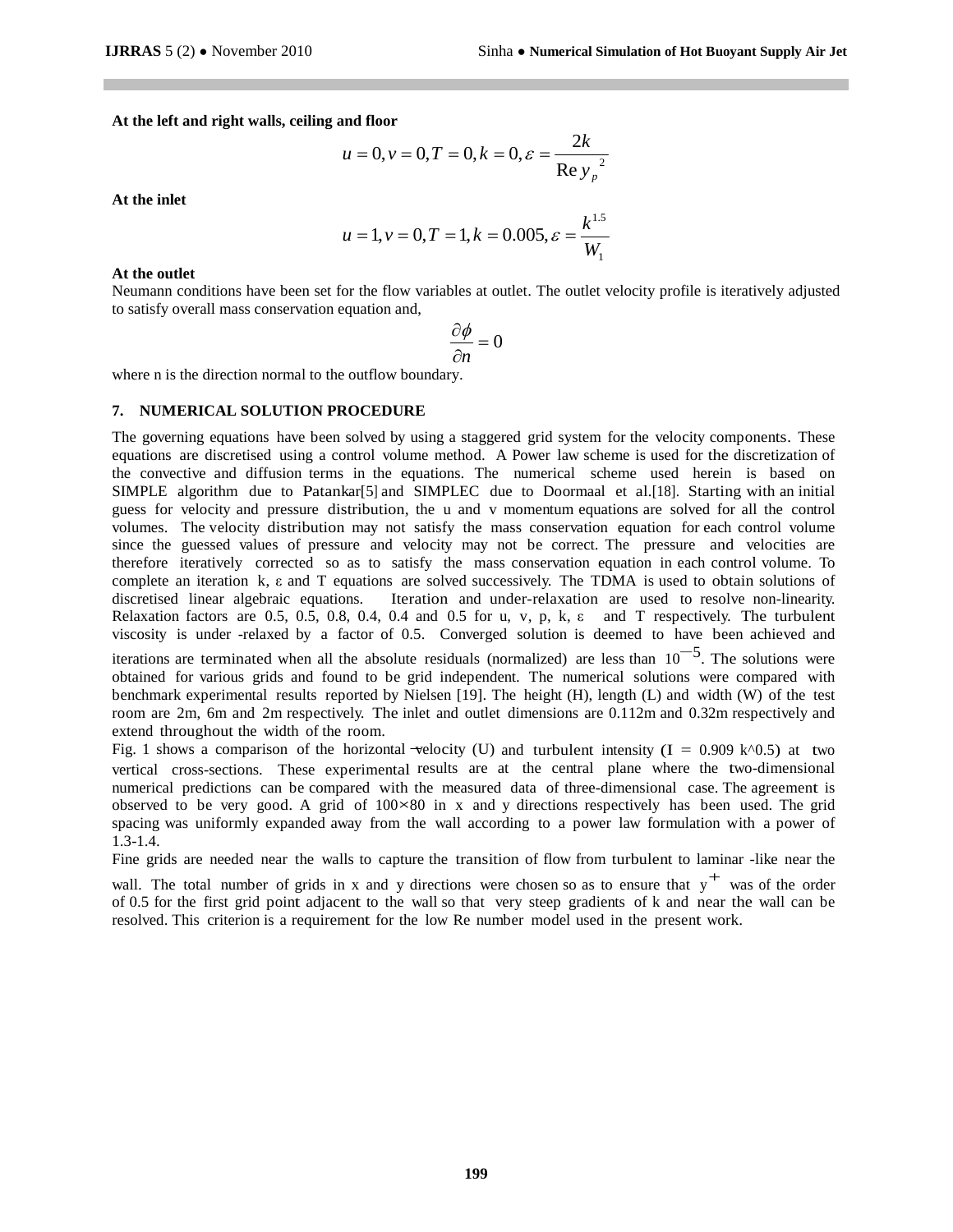

*Figure 1: Velocity Profile (U) and Turbulent Intensity(I) at two different sections*

#### **8. RESULTS & DISCUSSIONS**

In this paper, the effects of air-conditioning and heating at different locations of inlet jet and outlet with different values of Gr have been discussed. Table  $2 \& 3$  show the supply airflow rate, air change rate, temperature rise corresponding to Re / Gr in the air-conditioned room.

| Table 2. Supply all low rate $(SK)$ and all change rate $(ACH)$ |      |            |             |                |  |  |  |
|-----------------------------------------------------------------|------|------------|-------------|----------------|--|--|--|
| Opening $Size(m)$                                               | Re   | Velo.(m/s) | $SR(m^3/s)$ | $ACH(\hbar r)$ |  |  |  |
|                                                                 | 7000 | J.56       |             |                |  |  |  |
| Takle 2. Tampangtung Disa Camaspanding to Cn                    |      |            |             |                |  |  |  |

Table 2: Supply airflow rate (SR) and air change rate (ACH)

Table 3: Temperature Rise Corresponding to Gr

| OpeningSize(m) | Gr       | $\Delta T(^{\circ}C)$ |
|----------------|----------|-----------------------|
| 0.2            | $10^{5}$ | 0.1                   |
| 0.2            | $10^{6}$ | 1.0                   |
| 02             |          | 10.0                  |

#### 8.1 **Case 1: Inlet near the floor and outlet adjacent to the ceiling on opposite walls(Re=7000)**

In this case, inlet of width 0.2m is provided on the left wall at 0.5m above the floor level and outlet of width 0.5m is provided 2.5m above the floor as shown in Fig. 2.

The streamline plots are shown in Figs. 3 (a-c) for Re=7000 and three values of Gr, namely  $10^7$ ,  $2.5 \times 10^7$ and  $5 \times 10^7$  respectively. At Gr =  $10^7$ , the main stream of warm fluid enters through the inlet, attaches with the floor at  $x \approx 0.9$ m due to Coanda effect, moves along the floor, rises up near the right wall and then moves along it before leaving. One small recirculating cell is observed just below the inlet at the bottom-left corner due to Coanda effect and a large recirculating cell has been observed above the main stream. As Gr increases, the point of attachment shifts towards the left wall. The intensity of upper recirculating zone increases with the increase of Gr. The extent of recirculation zone on the left-bottom corner reduces with the increase of Gr.

As Gr increases to  $2.5 \times 10^7$  (Fig. 3b), the main stream attaches with the floor at  $x \approx 0.8$ m, moves along the floor and rises up suddenly due to the buoyancy, attaches with the ceiling at  $x \approx 2.7$ m and moves along the ceiling towards exit. This gives rise to one more recirculation cell in the



*Figure 2: Outlet and inlet locations of the room (Case 1)*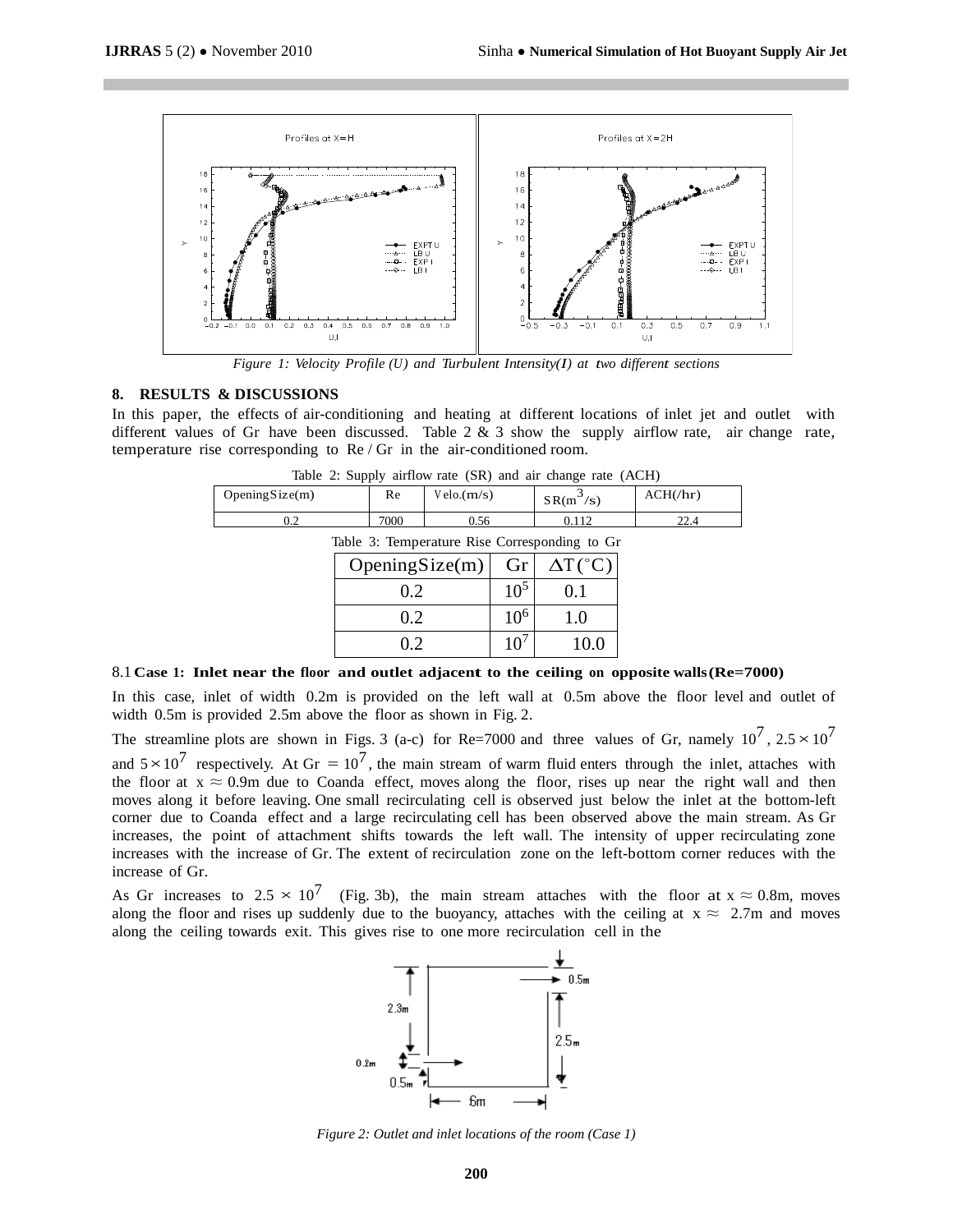right part of the room and the upper recirculation cell gets squeezed towards the left side of the main stream. The intensity and extent of the left side recirculation cell decrease and those of right side recirculation cell increases as Gr increases. At Gr =  $5 \times 10^7$  (Fig. 3c), buoyancy force becomes so large that the main stream does not attach with the floor, instead it attaches with the left wall, rises along it and moves along the ceiling towards the exit. The left recirculation cell completely vanishes. The intensity and extent of recirculation cell below the main stream increase.

The isotherms for this case are shown in Figs. 3 (d-f). The temperature variation is significant along the primary flow. The temperature profile near the floor is similar to that of wall jet. Temperature is uniform in the upper recirculatory region at  $Gr = 10^7$ . As Gr increases to  $2.5 \times 10^7$ , the temperature variation is like the wall jet near the floor and other isotherms follow the main stream which attaches with the ceiling. At  $Gr = 5 \times 10^7$ , the temperature variation is very steep along the left wall and the main stream, and is observed to be uniform in most of the room.

The variation of the Nusselt number, along the walls, floor and ceiling is shown in Figs. 4 (a-b) for Gr =  $10^7$ . The Nusselt number has been found to be maximum near the lower lip of the inlet, that is, at the beginning of recirculation cell due to Coanda effect on the left wall. In this zone, heat transfer rate is large due to the presence of the shear layer and the entrainment. On the right wall, the Nusselt number is larger in comparison to that at the left wall since the heated main stream moves along it for  $Gr = 10^7$ .

The highest value of the Nusselt number has been observed at the point of attachment on the floor at  $x \approx$ 0.8m because of large temperature gradient near the stagnation point. As the main stream moves along the floor, the Nusselt number reduces in the wall jet due to increasing thickness of thermal boundary layer. The flow is from the right to the left along the ceiling. There will be a thermal boundary layer on the ceiling. The Nusselt number on the ceiling decreases from right to left as the thickness of boundary layer increases. The Nusselt number increases on both the walls, ceiling and floor as Gr increases.

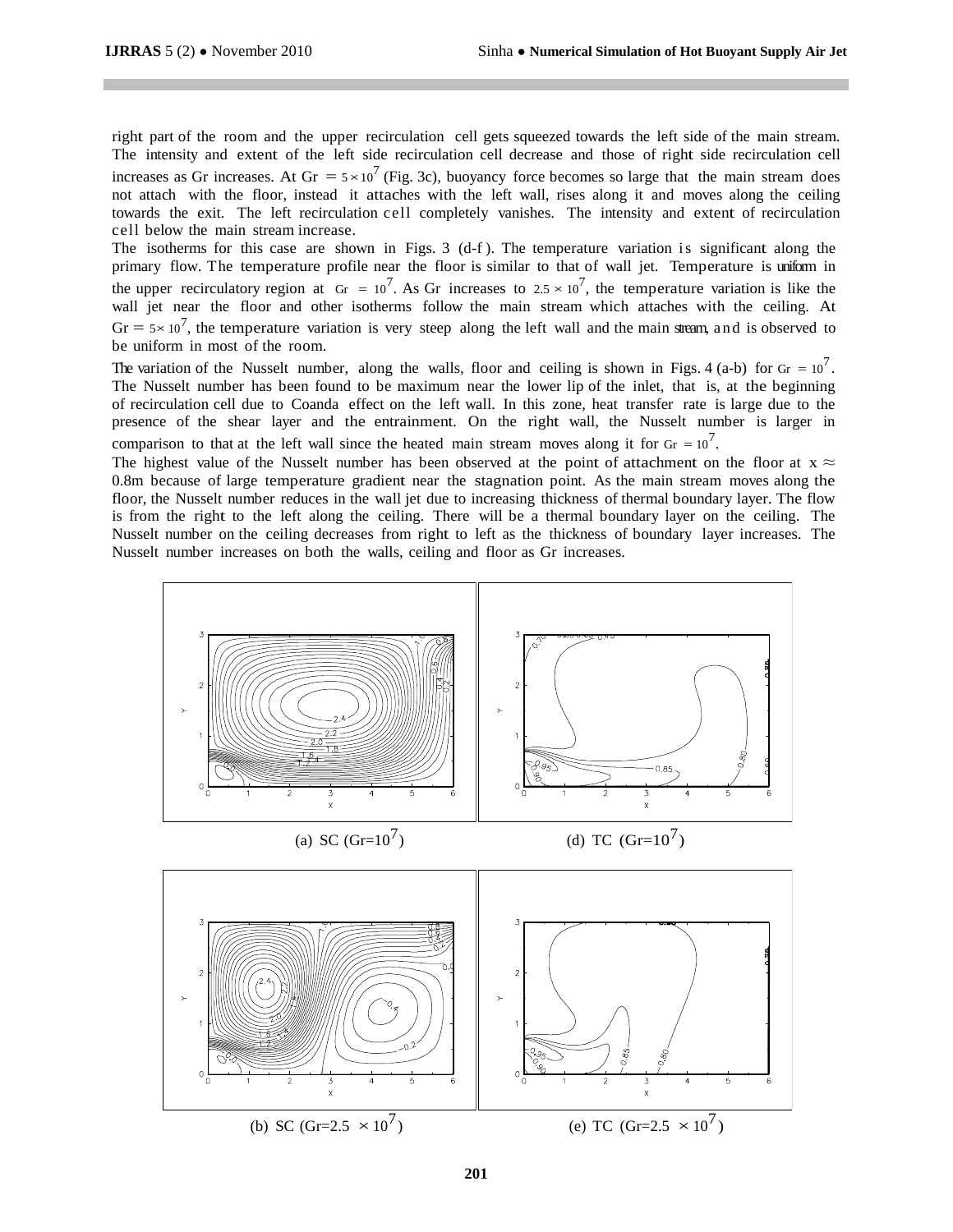

*Figure 3: Contours of streamlines Re=7000 and ACH=22.4/hr (Case 1).*



*Figure 4: Variation of Nusselt number along the walls, floor and ceiling for Re=7000 and ACH=22.4/hr(Case 1).*

#### 8.2 **Case 2: Inlet and outlet both near the floor on opposite walls (Re=7000)**

In this case, the inlet and the outlet both of width 0.2m are provided on the left and right walls at height of 0.5m above the floor level as shown in Fig. 5.



*Figure 5: Outlet and inlet locations of the room (Case 2)*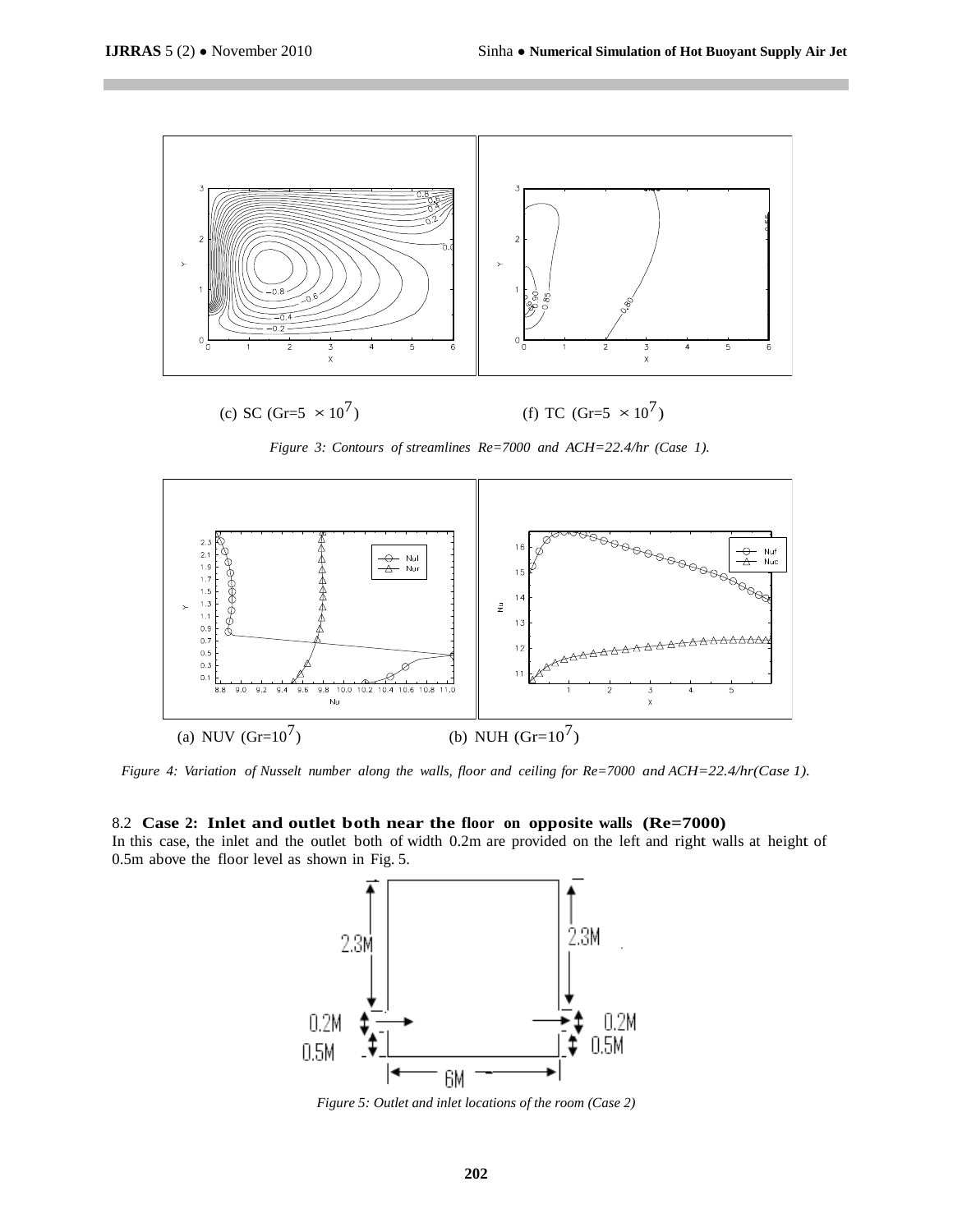The streamline plots are shown in Figs. 6 (a-c) for Re=7000 at three values of Gr, namely,  $10^6$ ,  $10^7$  and  $2.5 \times 10^7$ . The main stream enters through the inlet, attaches with the floor at  $x \approx 1$ m due to Coanda effect, moves along the floor and slightly rises up before leaving.

One small recirculating cell just below the inlet at the bottom-left corner and one large recirculating cell above the main stream have been observed. The magnitude of upper recirculating zone increases with the increase of

Gr. The extent of small recirculating cell reduces with the increase of Gr. At Gr =  $10^7$  (Fig. 6 b), the streamline labelled '1.0' attaches with the ceiling instead of the right wall and a part of the main stream rises towards the ceiling and then drops down along the warm right wall before leaving. This is due to the strong effect of buoyancy. At Gr =  $2.5 \times 10^7$  (Fig. 6 c), the main stream directly rises up along the left wall after entering the room, moves along the ceiling and the right wall subsequently before leaving. The Coanda effect disappears due to the prominent effect of buoyancy. Only one recirculation cell has been observed below the main stream.

The isotherms for this case are shown in Figs. 6 (d-f). The isotherms reveal profiles similar to those for free jet near the inlet with a small thermal potential core of uniform temperature, wall jet after attachment and uniform temperature distribution in the circulation region. The temperature drops at faster rate in stream-wise direction at higher values of Gr. The temperature distribution becomes steeper near the left wall and uniform in most of the room at higher values of Gr.

The variation of the Nusselt number along the walls, floor and ceiling is shown in Figs. 7 (a-f).

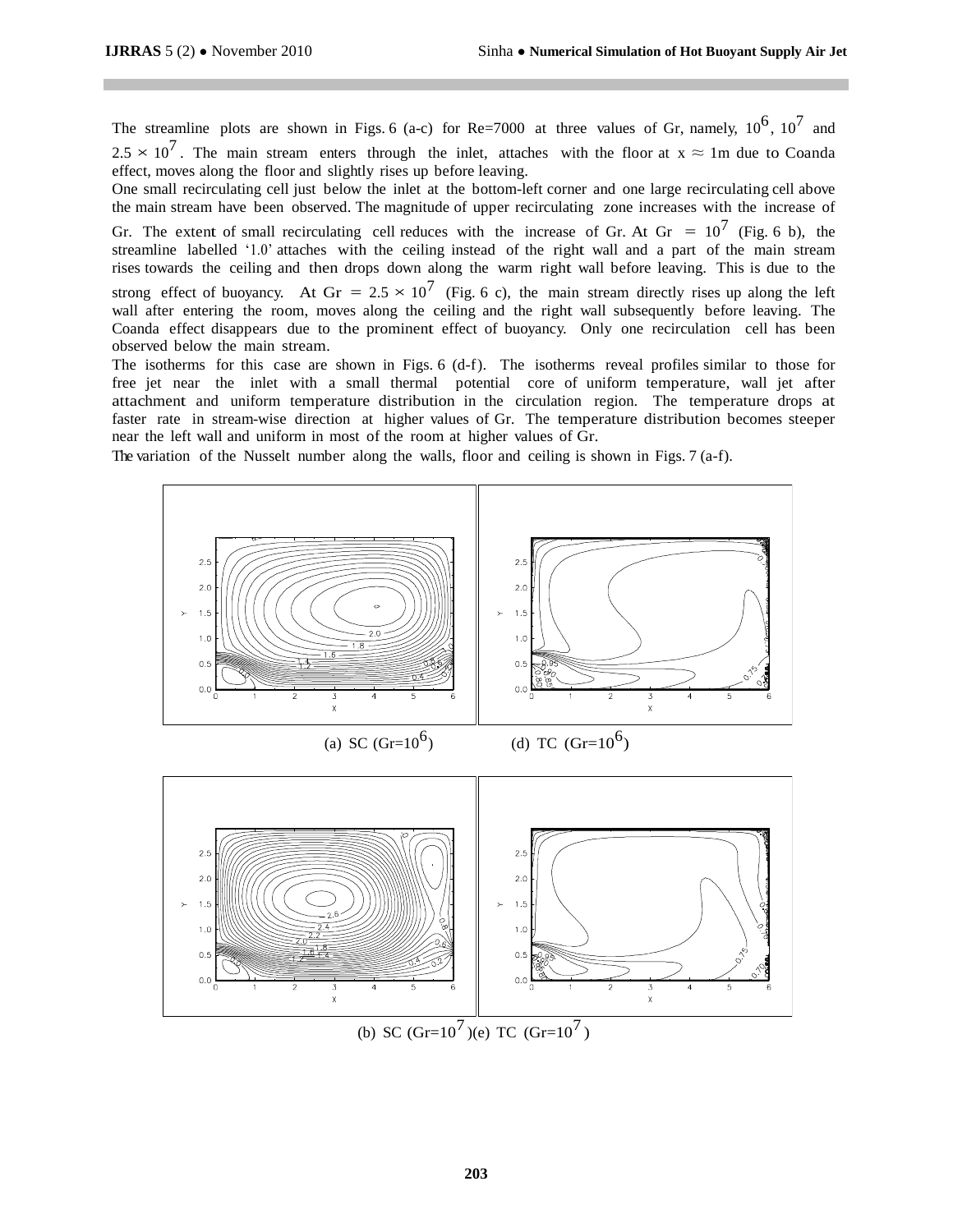

*Figure 6: Contours of streamlines and temperatures for Re=7000 and ACH=22.4/hr (Case2).*

The Nusselt number has been found to be maximum ( $\approx 10.0$ ) near the lower lip of the inlet. It has the high values in recirculation region near the left wall. In this zone, heat transfer rate is large due to the shear layer and the entrainment. The Nusselt number is observed to be larger on the right wall than that on the left wall for Gr  $< 2.5 \times 10^7$ . At Gr  $= 2.5 \times 10^7$ , the Nusselt number

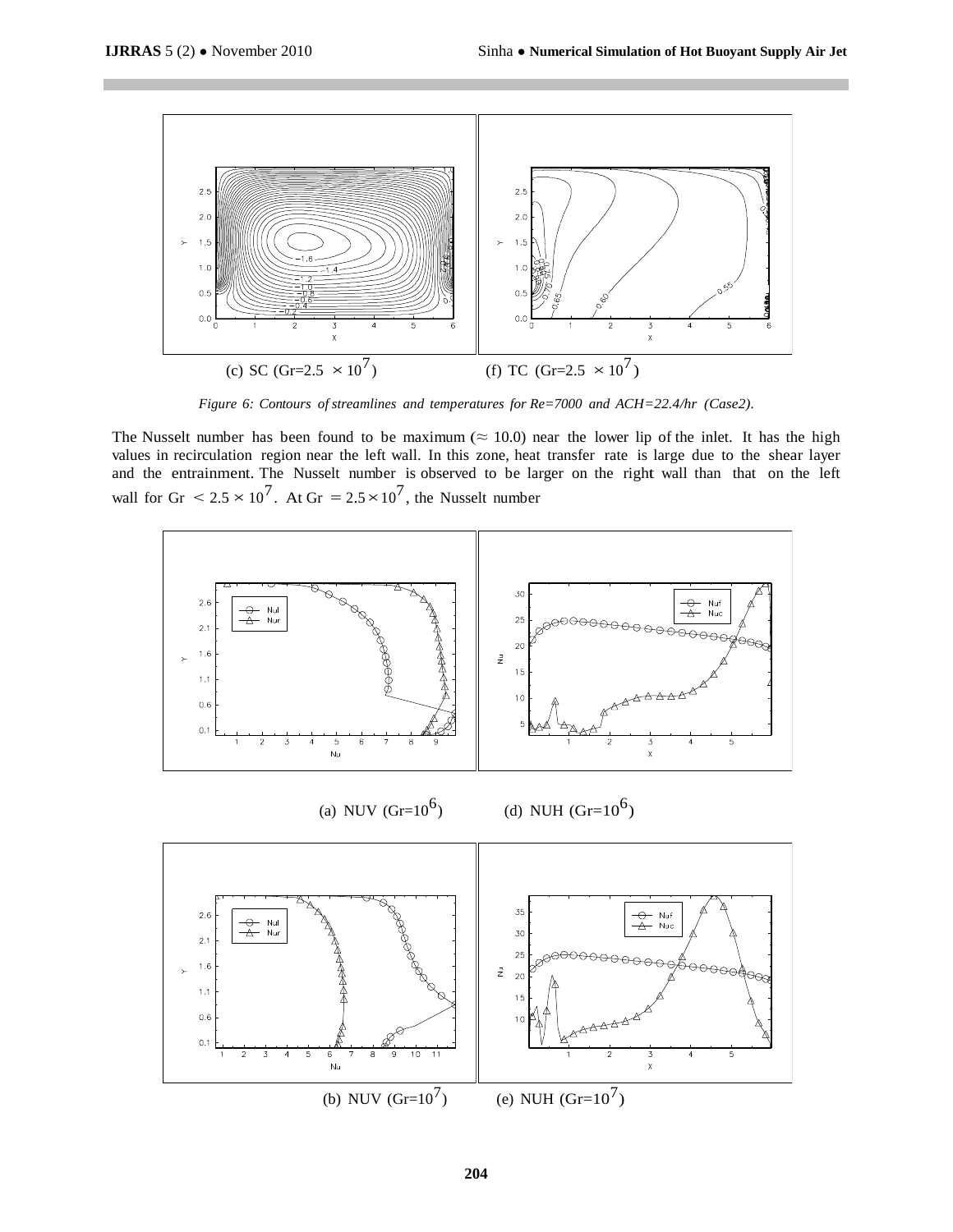

*Figure 7: Variation of Nusselt number along the walls, floor and ceiling for Re=7000 and ACH=22.4/hr (Case 2).*

increases drastically on the left wall due to the sudden change in the streamline pattern. The highest value of the Nusselt number has been observed at the point of attachment on the floor at  $x \approx 1$ m because of large temperature gradient near the stagnation point. As the main stream moves along the floor, the Nusselt number reduces slightly in the wall jet due to increasing thickness of boundary layer. The flow is from the right to the left along the ceiling. There will be a thermal boundary layer on the ceiling. The Nusselt number on the ceiling decreases from right to left as the thickness of boundary layer increases. The Nusselt number increases on both the walls, ceiling and floor as Gr increases. The Nusselt number on the ceiling for  $Gr =$  $10^7$ , increases upto x  $\approx$  4.5m due to the high entrainment and then it reduces near the right wall. The Nusselt number on the floor for  $Gr = 2.5 \times 10^7$ , is smaller than that for lower values of Gr and remains almost constant throughout the floor. The Nusselt number on the ceiling decreases from left to right as the main stream moves along it at Gr  $= 2.5 \times 10^7$ . The temperature difference and velocity both are large on left part of the ceiling, which gives rise to larger value of the Nusselt number.

## **9. CONCLUSIONS**

In both of the cases, recirculation zones have been observed on either side of the main stream. In Case 1, where the inlet is near the floor and outlet is adjacent to the ceiling on the opposite wall, the fluid directly rises after entry through the inlet at  $\text{Gr/Re}^2 \approx 0.5$ . In Case 2 where both, the inlet and the outlet are 0.5m above the floor respectively, fluid directly rises after entering in the room at  $\text{Gr/Re}^2 \approx 0.2$ .

The temperature variation is found to be significant along the primary flow. The primary flow exhibits a thermal potential core. Temperature is found to be almost uniform in the recirculation zones. Sharp temperature gradients have been observed near the walls. The isotherm essentially follow the path of the main stream. The length of thermal potential core reduces as Gr increases.

The maximum value of Nusselt number occurs at the point of attachment where the stagnation of flow occurs along the walls, ceiling and floor depending upon the path of the main stream, Coanda effect and effect of buoyancy.